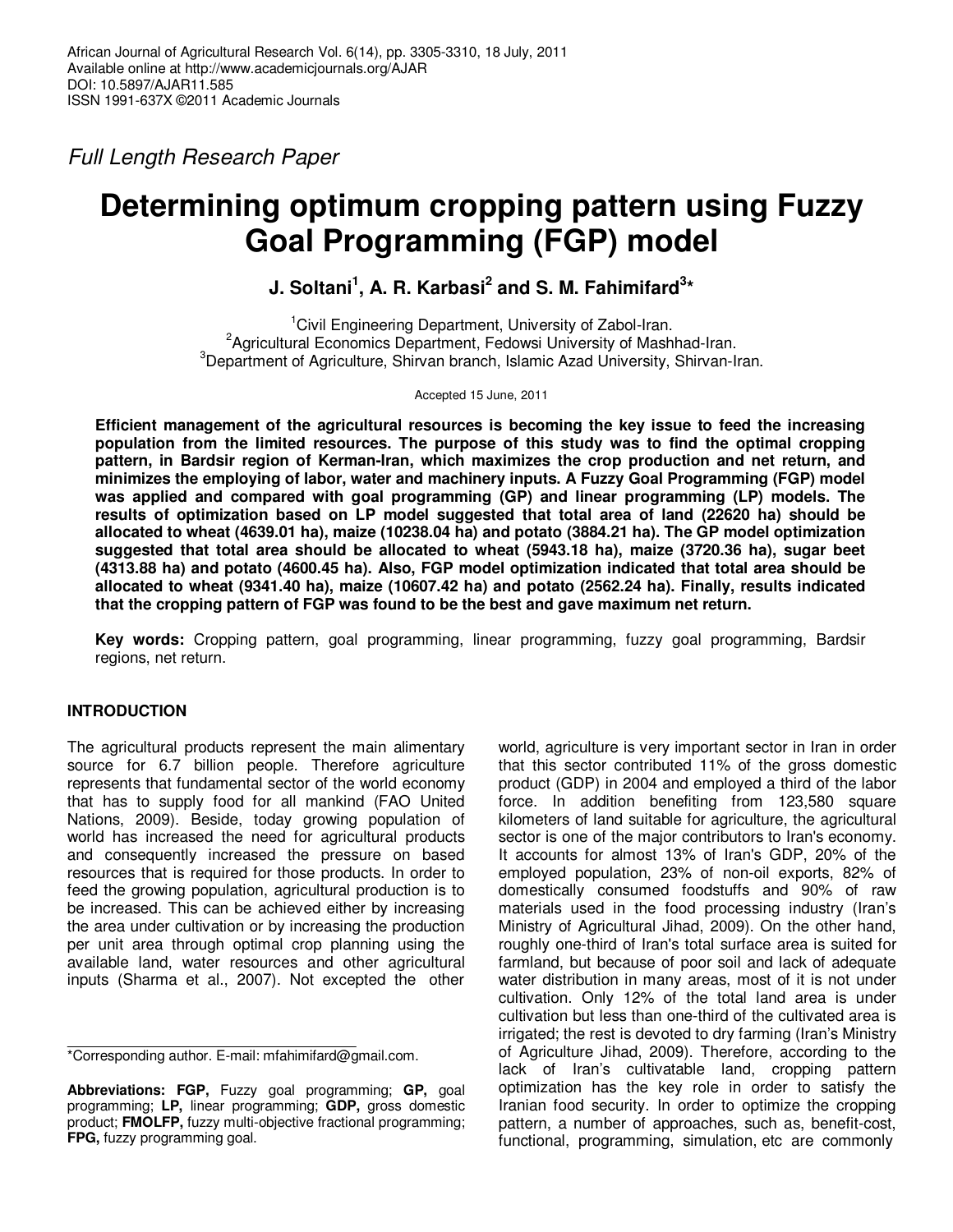available to optimize the cropping pattern with available land and water (Srinivasa and Nagesh, 2000). This study follows the FGPmodel.

In addition, a number of research studies have been carried out for optimization of cropping pattern using programming approach. Abadi et al. (2009) studied the optimal cropping pattern, in Taybad-Iran. They concluded that fuzzy multi-objective fractional programming (FMOLFP) models can be used as an effective tool for optimal cropping pattern when in addition to economical goals, environmental goals are noticed. Mohaddes and Mohayidin (2008) applied fuzzy multi-objective mathematical programming model to the Atrak-Iran watershed agricultural development plan. The model focused on attaining three objectives simultaneously, namely, profit maximization, employment maximization and erosion minimization and these are subjected to 88 constraints. Results of the model indicated that, when compared with the current cropping structure, the implementation of the optimal cropping pattern could increase profit and employment and decrease soil erosion significantly. Sharma et al. (2007) presented a FGP model for optimal allocation of land under cultivation and proposes an annual agricultural plan for different crops. In this study, they demonstrated that the FGP approach is a better technique over a single objective criterion when multiple conflicting objectives are involved. Also, the model developed provided the best possible solution subject to the model constraints. Hassan and Ahmad (2006) selected the irrigated areas of Punjab province for determining optimum cropping pattern under various price options using LP model. Crops included in the models were wheat, basmati rice, IRRI rice, cotton, sugarcane, maize, potato, gram and mong/mash. They reported that the irrigated agriculture in the Punjab is more or less operating at the optimal level (Biswas and Pal, 2005) presented how FGP can be efficiently used for modeling and solving land-use planning problems in agricultural systems for optimal production of several seasonal crops in a planning year. As the lack of Iran's cultivatable land, we study the usefulness of cropping pattern optimization based on land allocation using FGP model which has more consistence with fuzzy sense of agricultural planning. As an empirical research we apply the Fuzzy programming goal (FPG) model to optimize the Bardsir region's cropping pattern in comparison with LP and GP models.

#### **MATERIALS AND METHODS**

#### **Study area**

The Bardsir region is located in Kerman province of Iran. The geographical area of Bardsir region is 6324 sq. km and agricultural activities are its dominant job. The required data (production of crops, cultivated land for each crop, water consumption, labor, requirement of machinery and cash requirement for all crops gathered from Iran's Ministry of Agriculture Jihad. The main crops of

this region are wheat  $(c=1)$ , barley  $(c=2)$ , maize  $(c=3)$ , sugar beet  $(c=4)$ , alfalfa  $(c=5)$  and potato  $(c=6)$ . And its total area of land under cultivation is 22620 hectares (Iran's Ministry of Agriculture Jihad, 2009). Finally the project has been conducted form 2010/03/10 to 2011/01/01.

#### **Fuzzy goal programming (FGP) model description**

The LP model with the optimization of a given objective subject to a number of environmental and/or system constraints had been stated by Jain et al. (1988). Also, GP originally developed by (Charnes and Cooper, 1961) is a mathematical programming technique with the capability of handling multiple objectives following a satisfaction criterion rather than an optimization one, that satisfaction criterion leading to the concept of goal (Umamahesh and Raju, 2002). In GP model, parameters of the problem need to be defined precisely while in most agricultural planning problems; values of some parameters may not be known precisely. They are rather defined in a fuzzy sense hence in order to successfully handling such problems, FGP techniques must be used. In formulating the considered cropping pattern optimization based on land allocation problem, goals and requirements used to formulate the FGP model are defined in Table 1. Narasimhan (1980) was the first to give FGP formulation using the concept of membership functions which are defined on the interval [0, 1]. The membership function for the  $k<sup>th</sup>$  goal has a value of 1 when this goal is attained and the decision making is completely satisfied; otherwise the membership function assumes a value between 0 and 1. Linear membership functions are used in literature and practice more than other types of membership functions.

In fuzzy goal programming, the membership function corresponding to the k<sup>th</sup> fuzzy goal of type  $G_k(x) \ge b_k$  is defined as:

$$
\mu_{2k}(x) = \begin{cases}\n1 & \text{if } G_k(x) \ge b_k \\
\frac{G_k(x) - (b_k - L_k)}{L_k} & \text{if } b_k - L_k \le G_k(x) < b_k, k = m+1, \dots, n \\
0 & \text{if } G_k(x) < b_k - L_k\n\end{cases}
$$
\n(1)

Also, the membership function corresponding to the k<sup>th</sup> fuzzy goal of type  $G_k(x) \leq b_k$  is defined as:

$$
\mu_{2k}(x) = \begin{cases}\n1 & \text{if } G_k(x) \le b_k \\
\frac{(b_k + U_k) - G_k(x)}{L_k} & \text{if } b_k < G_k(x) \le b_k + U_k, k = m+1, \dots, n \\
0 & \text{if } G_k(x) > b_k + U_k\n\end{cases}
$$
\n(2)

Where  $L_K$  (U<sub>k</sub>) is lower (upper) tolerance limit for  $k^{th}$  fuzzy goal  $G_k$ (x) which are either subjectively chosen by decision makers or tolerances in a technical process (Chen and Tsai, 2001).  $\mu_{z_k}(x)$ represents the membership grade of achieving the goal with 0 and 1 representing the lowest and highest grade, respectively. The membership grade depends on the specified tolerance value given in the decision making context. In considered FGP model of cropping pattern based on land allocation, crop production goal and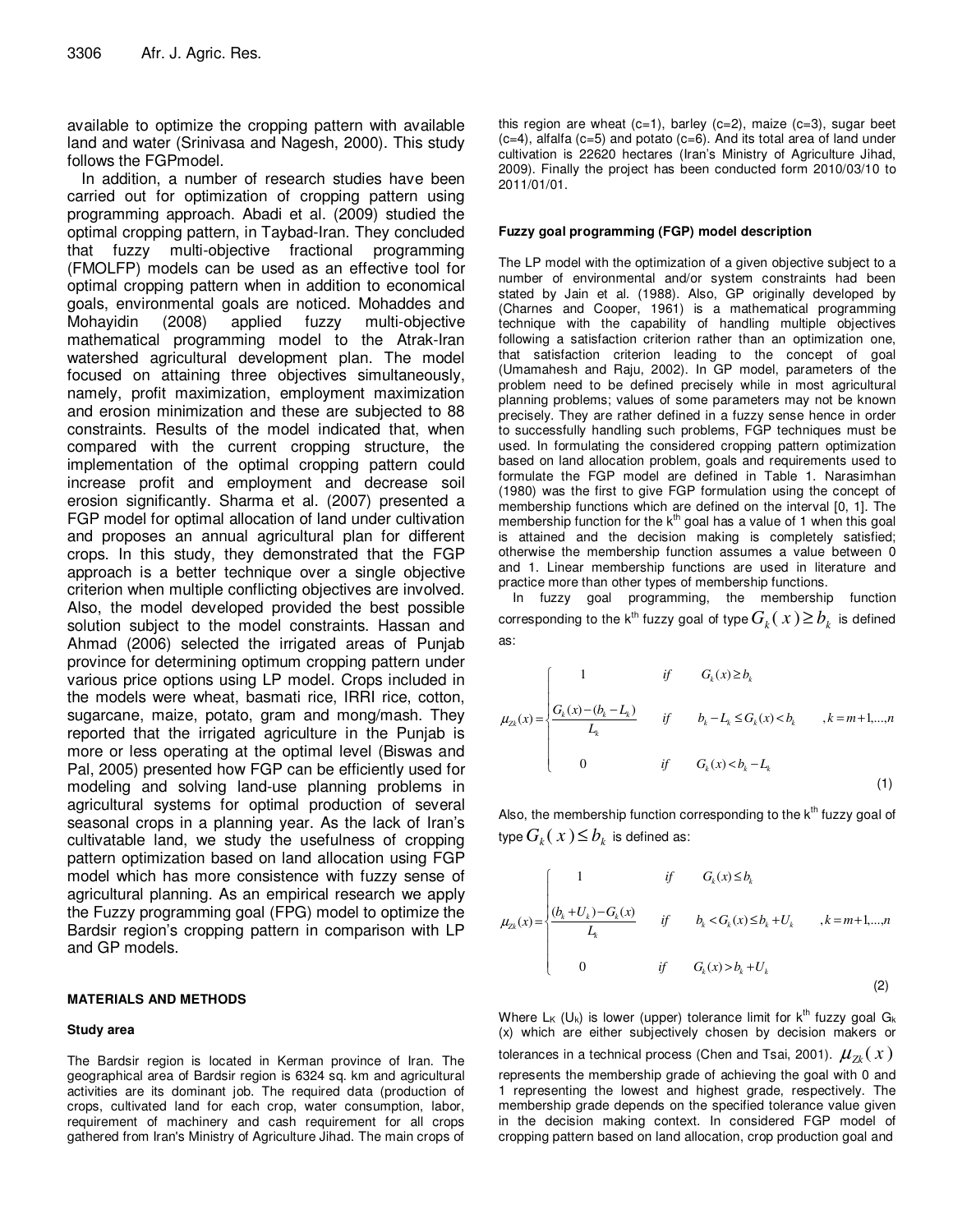| Goals                           | <b>Description</b>                                                                                        | Simple goals formula            |
|---------------------------------|-----------------------------------------------------------------------------------------------------------|---------------------------------|
| Crop production                 | Sum of the productions for all the crops should be greater or<br>equal to the expected production target. | $\sum AP_cA_c \geq \sum TP_c$   |
| Net profit                      | Farmer requires special level of profit from the crops.                                                   | $\sum NP_c A_c \ge NP$          |
| Labor requirement               | Farmer hires approximated number of agricultural laborers.                                                | $\sum L_i A_i \leq L$           |
| Water requirement               | To achieve the production target of each crop, adequate water<br>should be ensured.                       | $\sum W_c A_c \le TW$           |
| Machine utilization             | The machine-hours should not exceed the machine-hours<br>available.                                       | $\sum M_c A_c \le TM$           |
| <b>Requirements</b>             | <b>Description</b>                                                                                        | Formula                         |
| Cultivable land<br>availability | The sum of available land for all crops must not exceed total<br>cultivable land available.               | $\sum A_c \leq T A$             |
| Capital requirement             | A set amount of money must be reserved for fertilizers, seeds,<br>etc.                                    | $\sum I_c A_c \leq TI$<br>$c=1$ |

**Table 1.** Goals and essential requirements for considered FGP problem.

net profit goal are of type  $G_k(x) \ge b_k$ . In addition, labor requirements, water requirements and machine utilization goals are of type  $G_k(x) \leq b_k$ . If crop production and net profit goals are completely achieved then no tolerances for them are needed and the grades of membership for the goals should be unity. When these goals are either perfectly or partially unachieved, tolerances for them are required. (Kim and Whang, 1998) used the concept of tolerance to convert an FGP model to a single objective LP problem. If  $U_i^{-(+)}$ , $i=1,2$  are the lower (upper) tolerances and  $\beta_i^{-(+)}$   $\in$   $[\,0,1\,],i=1,2$  are the grades of membership, then the corresponding crop production, net profit, labor requirement, water requirement and machine utilization goals can be transformed as fuzzy goals. The fuzzy goals for the problem are transformed to their respective linear constraint form. Therefore, the objective function for cropping pattern optimization based on land allocation is defined as follow (Kim and Whang, 1998):

$$
\min: \sum_{i=1}^{2} w_i \gamma_i^{-} + \sum_{i=3}^{5} w_i \gamma_i^{+}
$$
 (3)

Where w**i***,* i=1, 2, 3, 4 and *5* are the respective weights corresponding to the fuzzy goals and the sum of all weights is one. The final LP form of our cropping pattern optimization included of fuzzy goals is as follows:

$$
\min: \sum_{i=1}^{2} w_i \gamma_i^{-} + \sum_{i=3}^{5} w_i \gamma_i^{+}
$$
\n
$$
s.t:
$$
\n<sup>(4)</sup>

$$
\sum_{c=1}^{c} AP_{c}A_{c} + \gamma_{1}^{-}U_{1}^{-} \ge \sum_{c=1}^{c} TP_{c}
$$
 (5)

$$
\sum_{c=1}^{c} NP_{c} A_{c} + \gamma_{2}^{-} U_{2}^{-} \ge NP
$$
\n(6)

$$
\sum_{c=1}^{c} L_c A_c - \gamma_1^+ U_1^+ \le L \tag{7}
$$

$$
\sum_{c=1}^{c} W_c A_c - \gamma_2^+ U_2^+ \le TW \tag{8}
$$

$$
\sum_{c=1}^{c} M_{c} A_{c} - \gamma_{3}^{+} U_{3}^{+} \leq TM
$$
 (9)

$$
\sum_{c=1}^{c} A_c \leq TA \tag{10}
$$

$$
\sum_{c=1}^{c} I_{c} A_{c} \leq TI \tag{11}
$$

$$
0 \le \gamma_1^-, \gamma_2^-, \gamma_1^+, \gamma_2^+, \gamma_3^+ \le 1 \tag{12}
$$

$$
\sum_{i=1}^{5} w_i = 1
$$
 (13)

$$
A_c \ge 0 \tag{14}
$$

Where :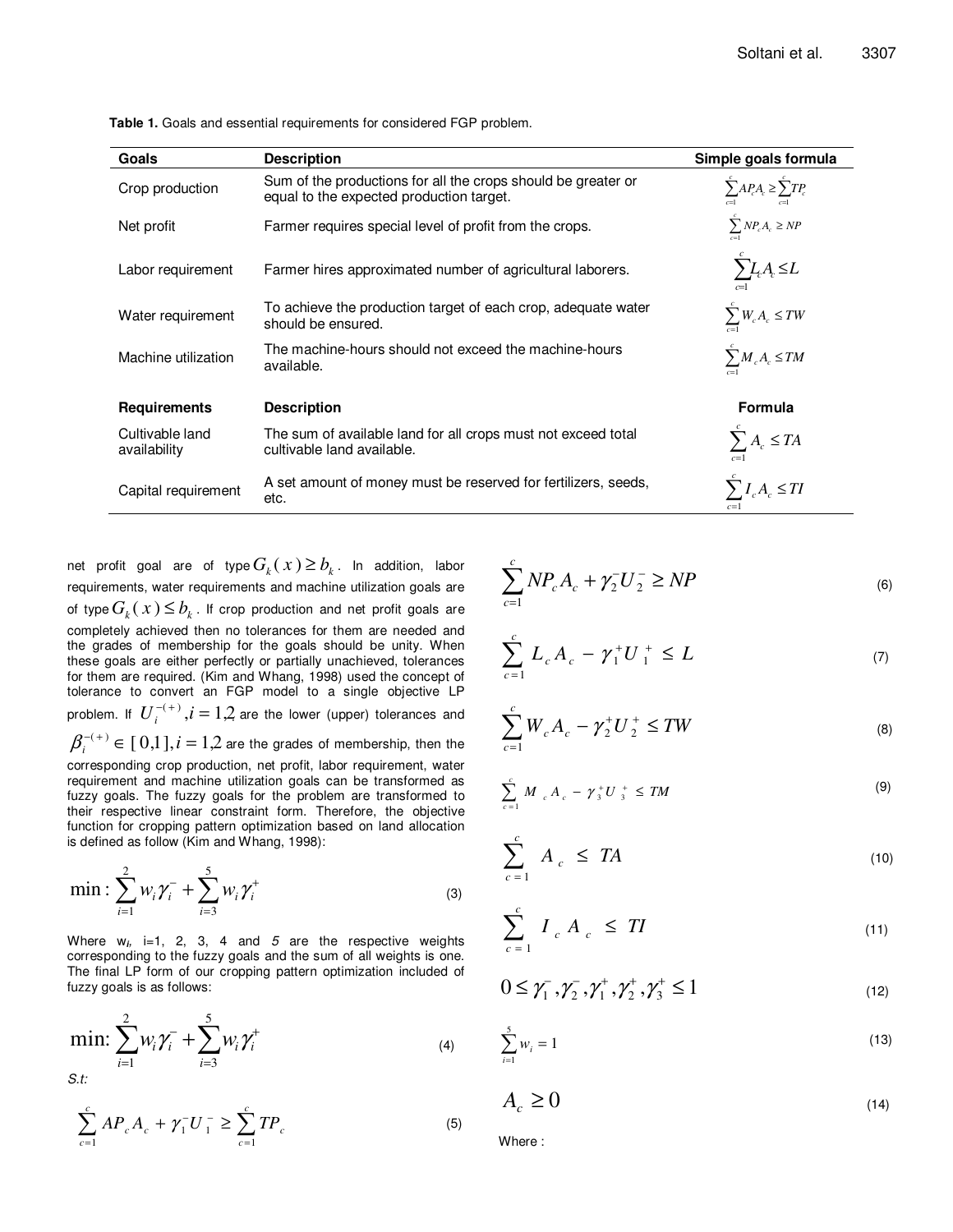| <b>Crops</b>  | $AP_c$ (ton/ha) | $L_c$ (person/ha) | $W_c$ (liter/ha) | $M_c$ (hrs/ha) | $I_c(1000 \text{ Rials})$ | $NP_c(1000 Rials)$ |
|---------------|-----------------|-------------------|------------------|----------------|---------------------------|--------------------|
| Wheat         | 3.39            | -37               | 7600             | 18.5           | 2229                      | 3088               |
| <b>Barley</b> | 2.75            | 26                | 4400             | 11.5           | 1725                      | 1120               |
| Maize         | 9.98            | 37                | 17300            | 17.5           | 3723                      | 5760               |
| Sugar beet    | 27.24           | 73                | 21300            | 30.5           | 3830                      | 5980               |
| Alfalfa       | 9.9             | 43                | 14100            | 15             | 2021                      | 1640               |
| Potato        | 17.2            | 92                | 15300            | 18.5           | 13270                     | 10775              |

**Table 2.** Characteristics of FPG cropping pattern optimization of Bardsir region.

Source: Iran's Ministry of Agriculture Jihad, 2010.

**Table 3.** Goals properties.

| Goals                           | <b>Target</b> | <b>Tolerance</b> |
|---------------------------------|---------------|------------------|
| Production (ton)                | 267,967       | 32,033           |
| Net profit (1000Rials)          | 150,148,700   | 35,000,000       |
| Labor requirement (person-days) | 1,000,000     | 95,706           |
| Machine utilization (hrs)       | 4,000,000     | 24,054.5         |
| Water requirement (liter)       | 200,000,000   | 71,803,000       |

Source: Iran's Ministry of Agriculture Jihad, 2010.

$$
\bar{\gamma}_i = 1 - \beta_i \, i = 1, 2
$$
 and  $\bar{\gamma}_i = 1 - \beta_i \, i = 1, 2, 3$ 

## **RESULTS AND DISCUSSION**

As the lack of Iran's cultivatable land, this study quantifies the usefulness of cropping pattern optimization based on land allocation using FGP model which has more consistence with fuzzy sense of agricultural planning. As an empirical research we apply the FPG model to optimize the Bardsir region's cropping pattern in comparison with LP and GP models. Also, in this section the LP, GP and FPG models which developed before, is applied to real data related to the Bardsir region. Table 2 illustrates the characteristics and requirements of cropping pattern in this region: This study maximizes the crop production and net return, and minimizes the employing of labor, water and machinery inputs in Bardsir region. The goals properties of our cropping pattern optimization and their tolerance have been stated in Table 3. Finally, the FGP model formulated using the above data and WinQsb software. The optimal cropping pattern resulting from the application of FGP model in comparison to GP, LP and the existing cropping patterns for sex crops and membership grades for FGP have been presented in Table 4. The aforementioned results show that the:

1. Total area and net profit of existing cropping pattern are 22,620 ha and 91,316,920,000 Rials, respectively;

2. The results of cropping pattern optimization based on LP model suggests that total area of land should be allocated to wheat, maize and potato through 4639.01, 10238.04 and 3884.21hectare, respectively. And the achieved net profit based on this model is 115,148,694,500 Rials which is again more that existing cropping pattern and less than cropping pattern optimization using FGP model;

3. The cropping pattern optimization based on GP model suggests that total area of land should be allocated to wheat, maize, sugar beet and potato through 5943.18, 3720.36, 4313.88 and 4600.45 hectare, respectively. And the achieved net profit based on this model is 115'148'664'600 Rials which is more than existing cropping pattern but less than cropping pattern optimization using FGP model;

4. Finally, the results of cropping pattern optimization based on FGP model indicate that tolerance is required only for net profit goal and no tolerances are required for crop production, labor requirement, water requirement and machine utilization because they are achieved completely. On the other hand, the cropping pattern optimization based on FGP model suggests that total area of land should be allocated to wheat, maize and potato through 9341.40, 10607.42 and 2562.24 hectare, respectively. And the achieved net profit based on this model is 117,553,118,400 Rials which is more than existing cropping pattern and cropping pattern optimization using LP and GP models;

5. FGP cropping pattern optimization based on land allocation outperforms the LP and GP models.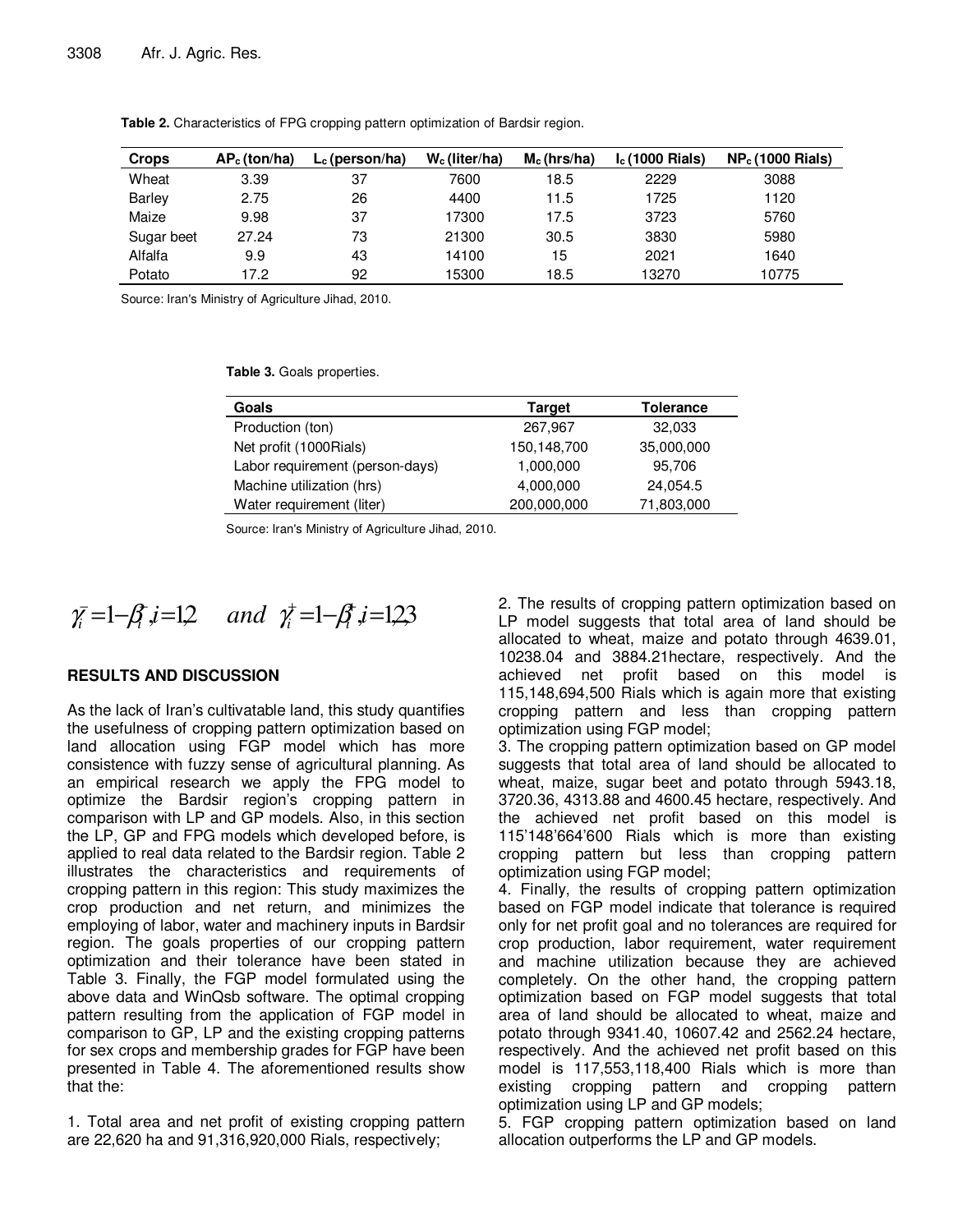| <b>FGP</b>   | <b>GP</b>    | LP           | <b>Existing cropping pattern</b> | Variable                               |
|--------------|--------------|--------------|----------------------------------|----------------------------------------|
|              |              |              |                                  | $\beta_1^-$                            |
| 0.4445       |              |              |                                  | $\pmb{\beta}^-_2$                      |
|              |              |              |                                  | $\beta_1^*$                            |
|              |              |              |                                  | $\pmb{\beta}^+_2$                      |
|              |              |              | 7820                             | $\beta_3^+$                            |
| 0            | 5943.18      | 4639.01      | 3002                             | $A_1$                                  |
| 10607.42     | 0            | 0            | 753                              | A <sub>2</sub>                         |
| 0            | 3720         | 10238.04     | 4612                             | $A_3$                                  |
| 0            | 4313.88      | 0            | 4097                             | $A_4$                                  |
| 2562.24      | 0            | 0            | 2336                             | A <sub>5</sub>                         |
|              | 4600.45      | 3884.21      |                                  | $A_6$                                  |
| 22511.06     | 18577.87     | 18761.26     | 22620.00                         | Total area of land for cultivation(ha) |
| 117553118.40 | 115148664.60 | 115148694.50 | 91316920.00                      | Net profit (1000 Rials)                |

**Table 4.** Cropping pattern optimization based on land allocation using FGP, GP and LP models

Source: Research findings.

Therefore the results of this study support the previous studies through the better performance of FGP model in comparison with LP and GP models.

### **Conclusion**

In this paper we studied the usefulness of cropping pattern optimization based on land allocation using FGP model which has more consistence with fuzzy sense of agricultural planning. As an empirical study we optimized the cropping pattern in Bardsir region of Kerman-Iran using FGP model in comparison with LP and GP models. The results of optimization based on FGP model indicated that tolerance is required only for net profit goal and no tolerances are required for crop production, labor requirement, water requirement and machine utilization because they are achieved completely. In addition optimization based on FGP model suggested that total area of cultivatable land should be allocated to wheat, maize and potato. Finally this study concludes that FGP model outperforms the LP and GP models.

**Notations: A1,** The area of land cultivated for wheat; **A2,** the area of land cultivated for barley; **A3,** the area of land cultivated for maize; **A4,** the area of land cultivated for sugar beet**; A5,** the area of land cultivated for alfalfa; **A6,** the area of land cultivated for potato;  $A_c$ , the area of the land cultivated for crop  $c$  (ha); **APc,** average production per unit area of crop *c* (ton/ha); **AIc,** average investment per unit area for crop *c* (Rial); **bk,** linear vector stipulation;  $\beta_1^-$ , membership grade for production goal;

 $\beta_{2}^{-}$ , membership grade for profit goal;  $\beta_{1}^{+}$ , membership grade

for labor goal;  $\beta_2^+$ , membership grade for machine goal;  $\beta_3^+$ , membership grade for water goal; **c,** indice for the crop; **L,** expected labor availability (person-days); **Lc,** labor requirement per unit area for crop *c* (person-days/ha); **Mc,** annual machinehours per unit area for crop *c* (hrs/ha); **NP,** expected net profit for all crops (Rial); **NPc,** net profit for crop *c* (Rial); **NC,** number of crops cultivated; **TA,** total area of land for cultivation (ha); **TI,** total investment available (Rial); **TM,** expected total machinehours available (hrs); **TPc,** total production target of crop *c* (ton); **TW**, Expected total ground water available for irrigation (liter); **Wc,** amount of water requirements for the crop *c* (liter/ha).

#### **REFERENCES**

- Biswas A, Pal BB (2005). Application of fuzzy goal programming technique to land use planning in agricultural system. Omega, 33: 391-398. DOI: 10.1016/j.omega.2004.07.003.
- Charnes A, Cooper WW (1961). Management Models and Industrial Application of Linear Programming. John Wiley and Sons, New York.
- Chen LH, Tsai FC (2001). Fuzzy goal programming with different importance and priorities. Eur. J. Operat. Res., 133: 548-556, http://www.faqs.org/abstracts/Business-international/Fuzzy-goalprogramming-with-different-importance-and-priorities.html
- Abadi FSR, Kakhki MD, Sahnoushi N (2009). The determination of optimal crop pattern with aim of reduction in hazards of environmental. Am. J. Agric. Biol. Sci., 4: 305-310. ISSN 1557-4989.
- FAO United Nations (2009). Statistical Databases of Agricultural Production. FAO, Rome, Italy
- Hassan I, Ahmad B (2006). Optimum cropping pattern under various price options: A case study of Pakistan. Electron. J. Environ. Agric. Food Chem., 5: 1167-1177, http://ejeafche.uvigo.es/component/option,com\_docman/task,doc\_vie w/gid,56/Itemid,33/
- Iran's Ministry of Agriculture Jihad, 2009. Statistical databases of agricultural **production** 
	- http://www.maj.ir/portal/Home/Default.aspx?CategoryID=390244a4- 8a6a-4689-b661-e96d3dfe4251.